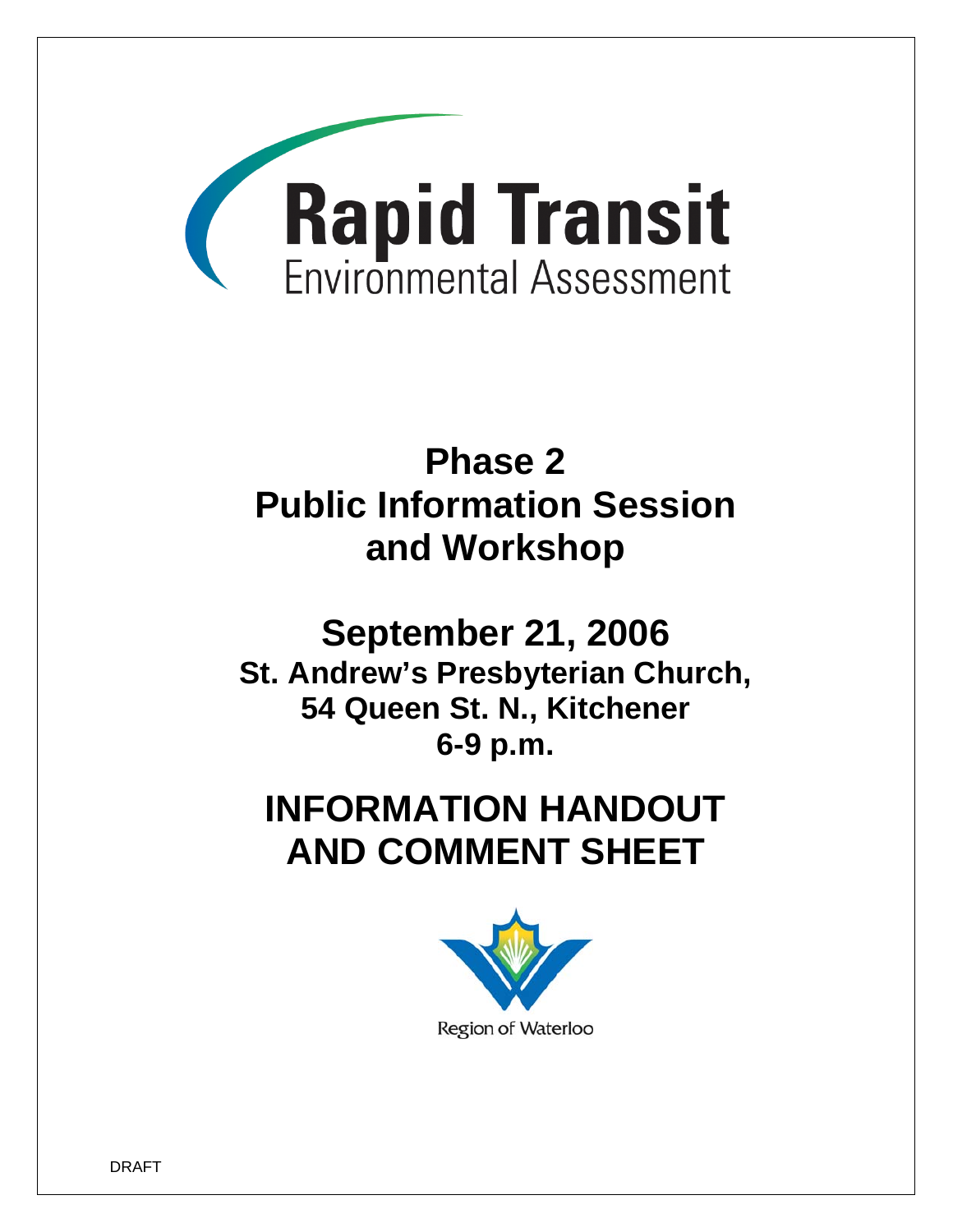

**Table of Contents** 

**This Information Handout contains the following information:** 

- **1. Background information about the Region of Waterloo's goals and objectives concerning future growth and development in our community (Page 3)**
- **2. The purpose of the Public Consultation Meeting (Pages 3-4)**
- **3. A description of the Region's Rapid Transit Initiative (Page 4)**
- **4. A description of the Environmental Assessment process in general and details about Phase 2 of the Region's EA (Pages 5-7)**
- **5. Information about how you can participate in the Environmental Assessment process (Page 8)**
- **6. A Public Input Guide to provide the Region with important feedback (Pages 9-11)**

**Attachments:** 

 **Appendix A: Environmental Assessment Study Area detailed maps Appendix B: Characteristics of rapid transit technologies** 

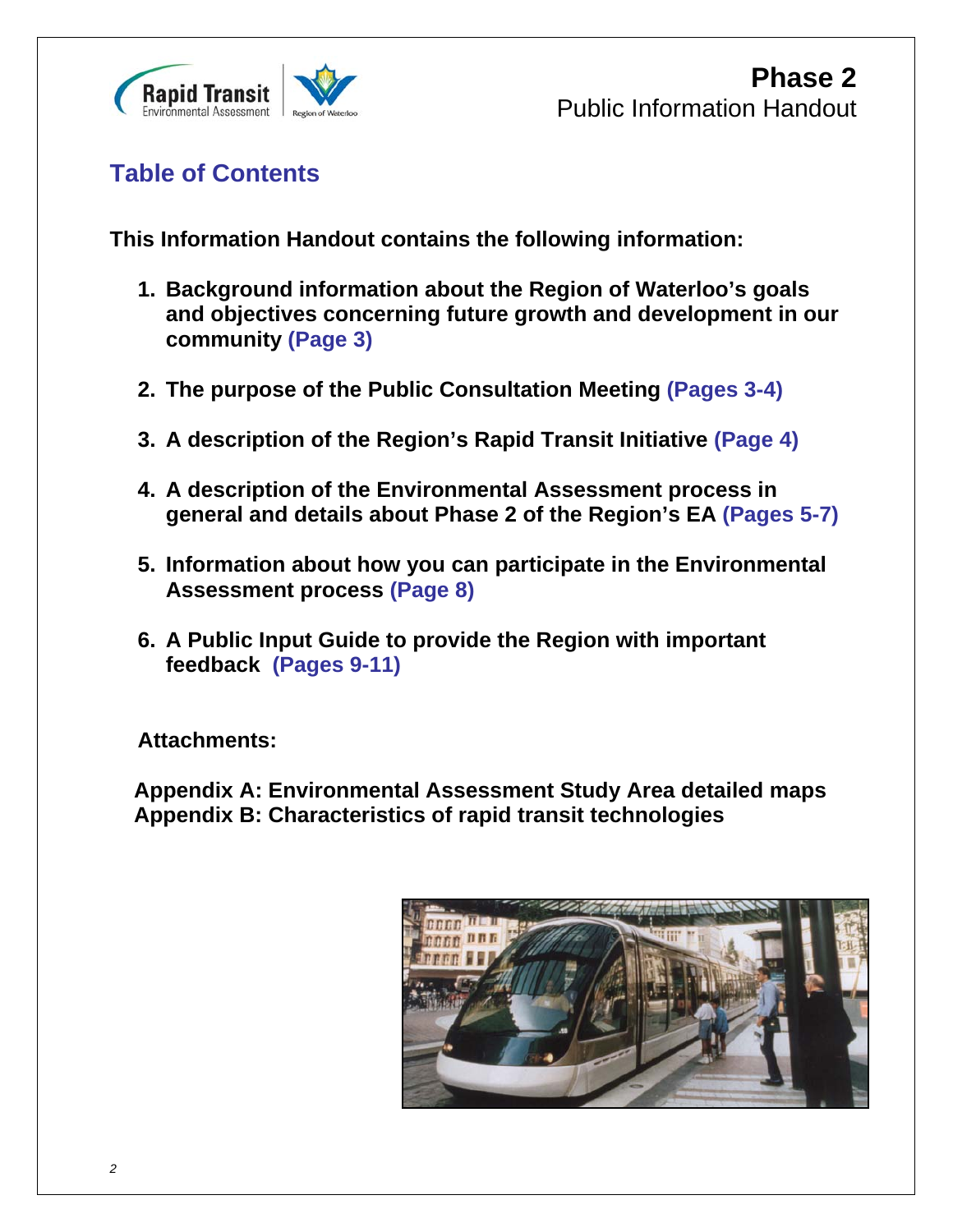

# **Background**

Waterloo Region is one of the fastest growing communities in Canada. With a population of 500,000, and expected growth to 729,000 within the next 25 years, the Region is planning now for the challenges and opportunities associated with population and employment growth.

In 2003, Region of Waterloo Council unanimously adopted the Regional Growth Management Strategy, a long-term strategic framework that identifies where, when and how future residential and employment growth will be accommodated. The strategy sets out strong and innovative policies for managing growth in urban areas and townships of the Region and includes rapid transit as a key element that will help shape the future of the community.

Rapid transit is also a significant part of the Province's Growth Plan for the Greater Golden Horseshoe. The Plan designates the Cities of Cambridge, Kitchener and Waterloo as Urban Growth Centres (UGCs), where much of the anticipated future population and employment growth will be directed, and calls for the development of a rapid transit system to connect the UGCs to the larger provincial transportation network.

A rapid transit service linking Cambridge, Kitchener and Waterloo with enhanced transit services throughout the Region will benefit the entire community. By providing greater transportation choice and attracting more riders, rapid transit will help address existing congestion and aid in preventing even greater levels of congestion in the future. In addition, rapid transit will help attract residential and commercial development along its route and around rapid transit stations, which will help the Region achieve Provincial and Regional targets for reurbanization and the protection of agricultural and sensitive environmental areas.

# **Purpose of this Public Consultation**

The Region of Waterloo is carrying out an Individual Environmental Assessment (EA) for the development of a rapid transit system in the Region's Central Transit Corridor (please see Exhibit 1 below and Appendix A for more detailed maps) that extends from Cambridge through Kitchener to Waterloo.

In July 2006, Regional Council approved Phase 1 of the Environmental Assessment and selected the Rapid Transit Initiative as the preferred transportation strategy for Waterloo Region. The Region is now moving forward with Phase 2 to select the rapid transit technology, route and station locations.

Public input is an essential and ongoing component of

## **Exhibit 1: Central Transit Corridor Map**

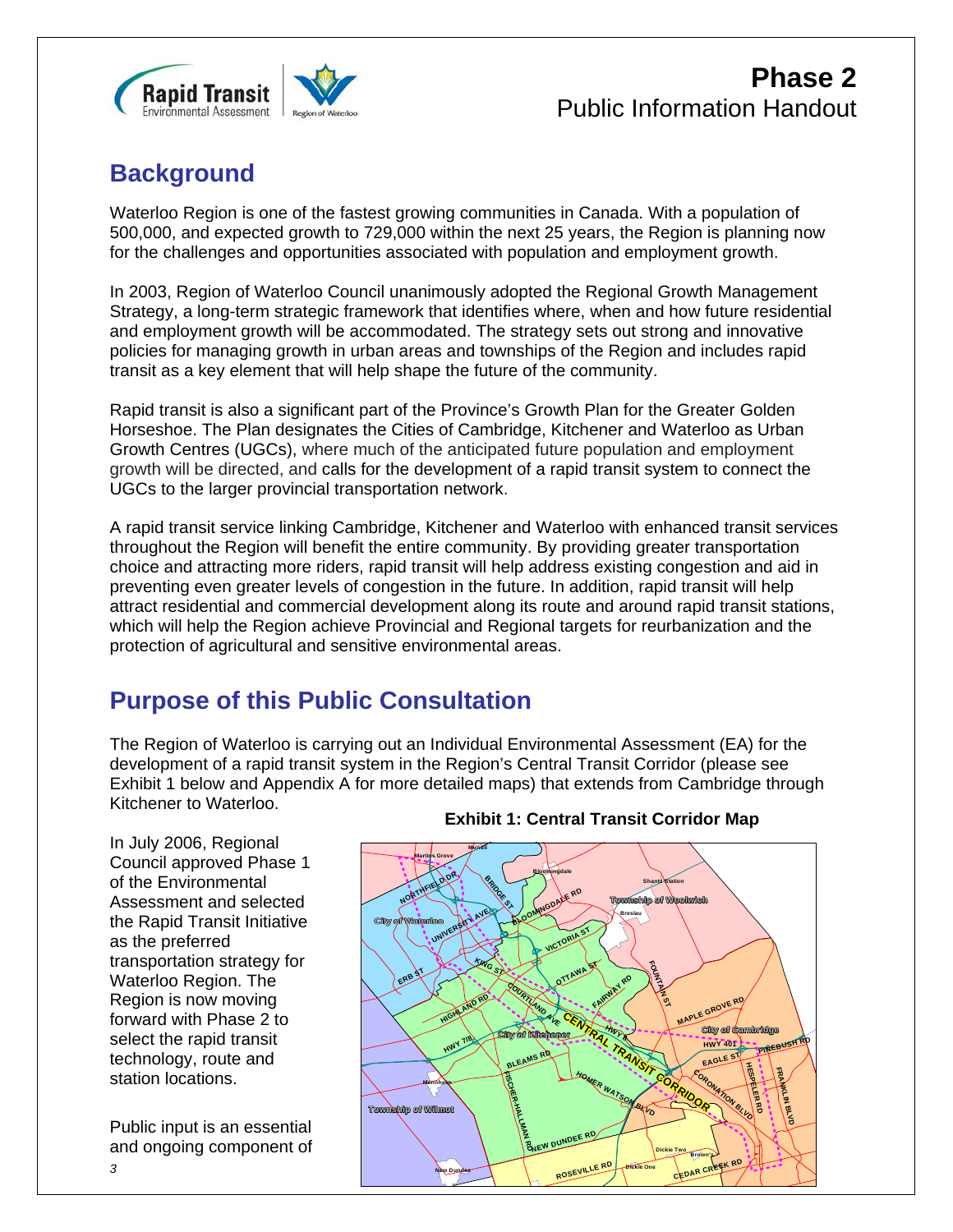

# **Phase 2** Public Information Handout

the Rapid Transit Environmental Assessment. The purpose of the public consultation process in Phase 2 is to get public input on how the various rapid transit technologies, route and station locations meet the goals of the Regional Growth Management Strategy and Places to Grow and contribute to the quality of life in Waterloo Region.

This input, along with the approved selection criteria from the Environmental Assessment's Terms of Reference, will be used to shortlist various route designs and technologies. These will then be studied further along with potential routes and station locations to ensure the short-listed technologies can be reasonably accommodated within the physical and environmental landscape created by roadways, rivers, bridges, and urban development.

There will be at least four public consultation meetings throughout Phase 2 and the results of each assessment and evaluation carried out in Phase 2 will be provided for public input. The public consultation process will also provide an opportunity for the public to ask questions of the project team about Phase 2 and the Environmental Assessment process. At the conclusion of the Public Consultation process for Phase 2, feedback received will be considered, and a Preferred Rapid Transit System will be presented to Regional Council for consideration.

## **What is the Rapid Transit Initiative?**

The Region of Waterloo is proposing to develop a rapid transit system within the Central Transit Corridor (shown in Exhibit 1 and Appendix A) identified in the Regional Growth Management Strategy. Rapid transit will provide residents of Waterloo Region with greater transportation choice, promote reurbanization and intensification, improve air quality and public health, provide a more balanced and integrated transportation system, and protect the rural countryside against urban population and expansion pressure.

The Terms of Reference for the Region of Waterloo Environmental Assessment defines the Rapid Transit Initiative as:

A proposed rapid transit system that is:

- Located within the primary reurbanization area and Central Transit Corridor identified in the Regional Growth Management Strategy; and
- Connects the Region's downtown core areas.

It includes one or more proposed:

- Rapid transit technologies;
- Transit routes;
- **Stations:**
- **Facilities to connect rapid transit with other transportation modes; and**
- **Maintenance and storage operations facilities.**

## **Definition of Rapid Transit**:

Rapid transit is defined as a public transportation system operating for its entire length primarily on a dedicated transit lane. The definition includes systems operating at road level, and systems operating on elevated or underground facilities.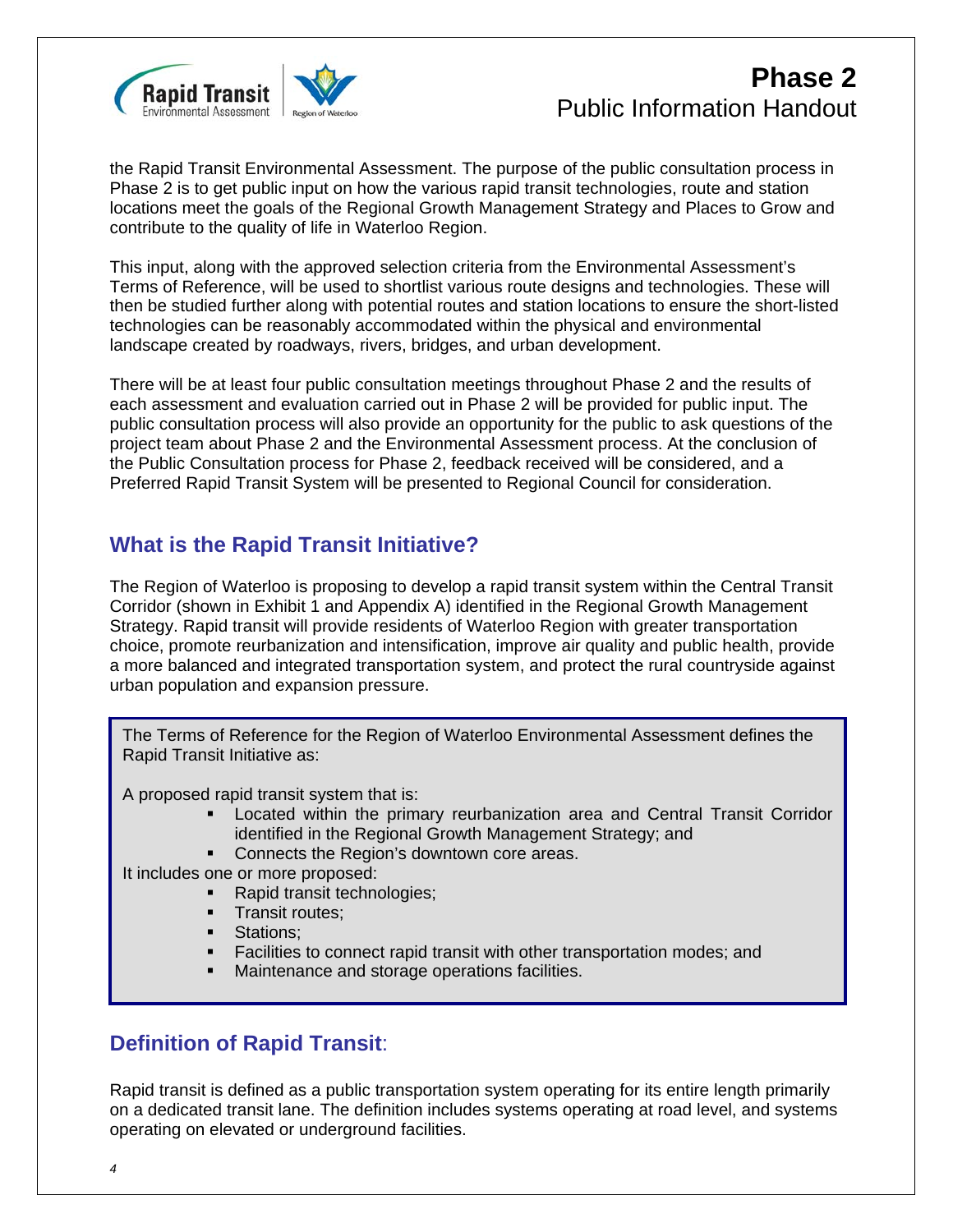

# **Phase 2** Public Information Handout

Rapid transit involves new forms of transit service designed to improve travel time, reliability, passenger comfort and convenience in order to be more competitive with car travel.

## **What is an Individual Environmental Assessment?**

An Individual Environmental Assessment is a process used in Ontario to determine the potential impacts a project may have on the social, economic, cultural and natural environment so that the best possible decisions can be made for such projects. In July 2005, the Ontario Minister of the Environment approved the Terms of Reference for this Rapid Transit Environmental Assessment. The Terms of Reference provide the Region with binding approval on what must be addressed in its Environmental Assessment. This project is being carried out in accordance with the *Ontario Environmental Assessment Act* and will be coordinated within the requirements of the *Canadian Environmental Assessment Act*.

To view a copy of the Terms of Reference, please visit the Region's website at www.region.waterloo.on.ca/transitea.

The Region of Waterloo Rapid Transit Environmental Assessment is proceeding in three phases:

### **PHASE 1: ASSESSMENT OF THE RAPID TRANSIT INITIATIVE AND ALTERNATIVE TRANSPORTATION STRATEGIES – COMPLETED JULY 2006**

• The Rapid Transit Initiative was selected as the Preferred Transportation Strategy at the July 12, 2006 Regional Council meeting.

### **PHASE 2: ASSESSMENT OF ALTERNATIVE METHODS OF CARRYING OUT THE PREFERRED TRANSPORTATION STRATEGY**

- Further benefits and effects of rapid transit technologies, route designs and station locations will be evaluated
- Alternative technologies, route designs and station locations will be assessed, and a preferred rapid transit system identified

### **PHASE 3: ASSESSMENT OF THE PRELIMINARY DESIGN OF THE RAPID TRANSIT SYSTEM AND THE PREFERRED METHOD FOR IMPLEMENTATION**

 All reasonable measures to avoid or mitigate any adverse impacts of the selected Rapid Transit System will be considered

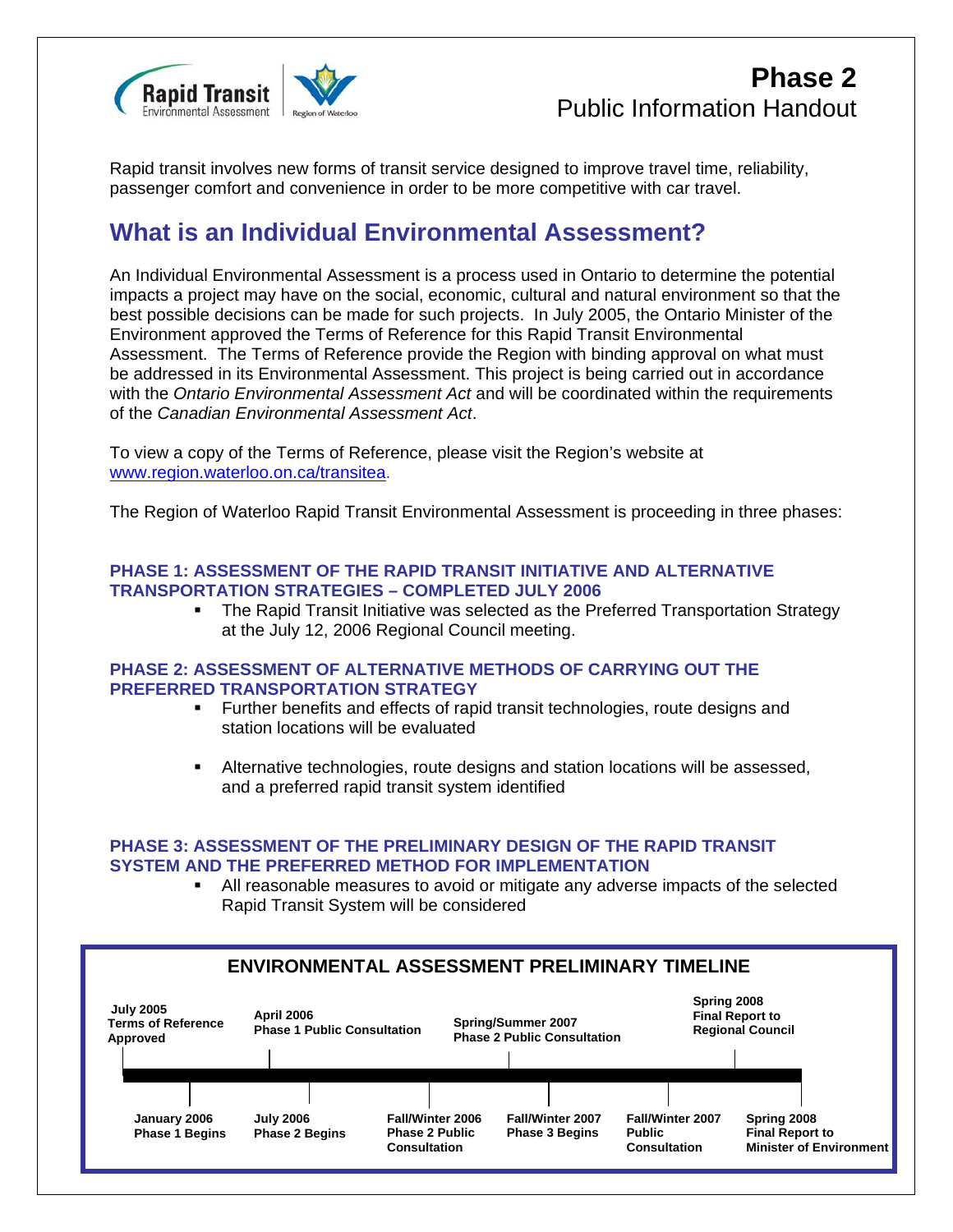

## **What is Phase 2?**

The purpose of Phase 2 is to evaluate and rank rapid transit route designs, technologies, routes and station locations in consultation with the community, and select a Preferred Rapid Transit System that best meets the goals set out in the Regional Growth Management Strategy.

**Alternatives Transit System.**<br>
<u>Alternative and Christian Christian Christian Christian Christian Christian Christian Christian Christian Christian Christian Christian Christian Christian Christian Christian Christian Chr</u> All comments and information collected during Phase 2 will be considered in developing a

Phase 2 will be completed in three steps with public consultation throughout each step and approval by Regional Council at the conclusion of each step:

## **STEP 1: SCREENING OF ALTERNATIVE TECHNOLOGIES AND ROUTE DESIGNS**

The Region has identified a wide range of rapid transit technologies to be evaluated. For this Environmental Assessment, rapid transit technologies and route designs identified in the Terms of Reference for consideration are briefly described below:

## **Dedicated On-Road (separate bus/rail lane); Dedicated Off-Road (transitway/rail line); Mix of On and Off Road**

- Bus Rapid Transit (BRT) buses operating in some form of exclusive transit lanes;
- Light Rail Transit (LRT) uses rail technology for vehicles in an exclusive off-road right-ofway, exclusive on-road route or mixed on-off road route, and using overhead electric or hybrid diesel-electric propulsion;

### **Dedicated Off-Road (separate rail line)**

- Commuter Rail typically involves locomotives hauling a train of passenger cars in a rail right-of-way, sometimes sharing track with freight trains;
- Diesel Multiple Units (DMU) self-propelled rail cars using diesel propulsion in an exclusive rail right-of-way;

### **Grade Separated (either above or below ground)**

- Aerobus vehicle suspended from cables;
- Automated Guideway Transit (AGT) uses fully automated driverless trains with fully grade-separated operations typically on an elevated guideway;
- Magnetic Levitation (Maglev) where the vehicle is magnetically lifted, guided and propelled by a wave of magnetic energy on an elevated guideway;
- Monorail fixed guideway transit mode using a series of electrically powered vehicles that straddle atop, or are suspended from a single elevated guideway beam;
- Personal Rapid Transit System (PRT) electrified driverless car usually designed to move small numbers of people over short distances; and
- **Subway or Metro (heavy rail) typically grade separated high capacity passenger rail cars** operating in trains of two or more cars with electric propulsion on fixed rails in an exclusive right-of-way.



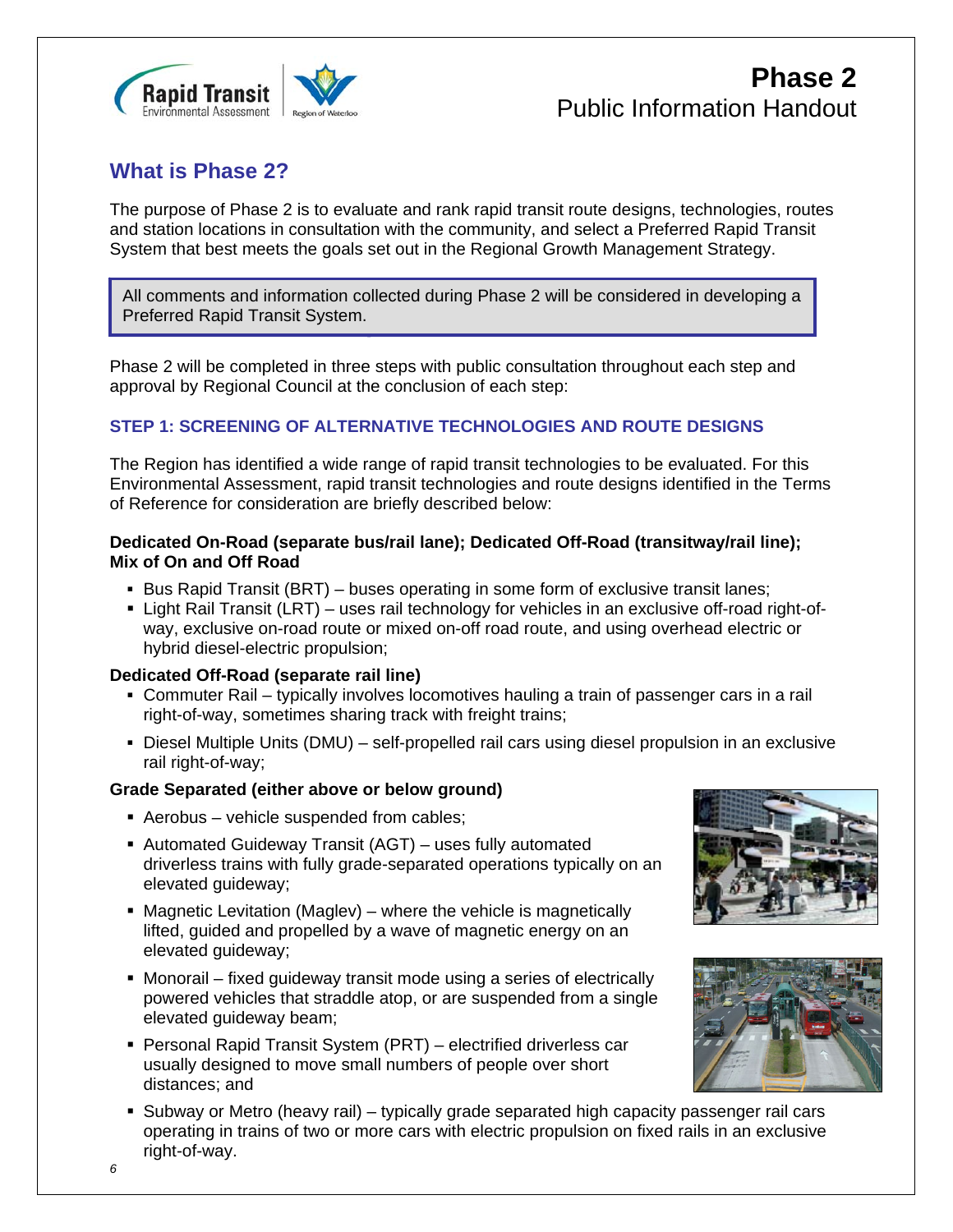

More information on these technologies can be found in Appendix B.

In consultation with the public, a short list of rapid transit route design and technologies will be determined using the pass/fail criteria set out in the Terms of Reference:

| <b>Screening Criteria</b>  | <b>Pass/Fail Questions</b>                                                                                    |
|----------------------------|---------------------------------------------------------------------------------------------------------------|
| <b>RGMS Reurbanization</b> | Is the route design consistent with municipal urban design,<br>intensification and reurbanization objectives? |
| <b>Service Quality</b>     | Are there proven applications of the method in comparable settings?                                           |
| <b>Threshold Capacity</b>  | Is the capacity of the method appropriate for the expected demand?                                            |

Short-listed technologies that pass the screening test in Step 1 will be combined with specific route and associated station location alternatives, creating a list of reasonable alternative rapid transit options for each of the seven sections of the entire EA study area. Those that do not meet the screening criteria will be eliminated from further consideration. The short list will be brought to the community for input and Regional Council for consideration before proceeding to Phase 2, Step 2.

## **STEP 2: EVALUATION AND RANKING OF REASONABLE TECHNOLOGIES, ROUTE AND STATION LOCATIONS**

For the purposes of the Environmental Assessment, the Central Transit Corridor has been designated as the Study Area (Please see Appendix A). During Step 2, the short-listed route designs and technologies will be studied further in the context of specific route locations within the seven study area sections listed below:

**Section 1: Uptown Waterloo North** 

**Section 2: Uptown Waterloo to Downtown Kitchener** 

**Section 3: Downtown Kitchener to South Kitchener (Fairview Park Mall)** 

**Section 4: South Kitchener to Cambridge (Preston)** 

**Section 5: Preston Towne Centre to the Delta** 

**Section 6: Hespeler Road Section** 

**Section 7: The Delta to South Cambridge** 

Each of the rapid transit alternatives for the seven sections will be evaluated and ranked and brought to the community for input and Regional Council for consideration before proceeding to Step 3.

## **STEP 3: EVALUATION OF RAPID TRANSIT SYSTEM ALTERNATIVES AND SELECTION OF PREFERRED SYSTEM**

The results of Step 2 will be a series of rankings for each technology and route design alternative within each of the seven sections of the Study Area. The purpose of Step 3 is to identify the combinations of these alternatives that could create a reasonable Rapid Transit System, and evaluate these combinations to identify a Preferred Rapid Transit System for the entire Central Transit Corridor.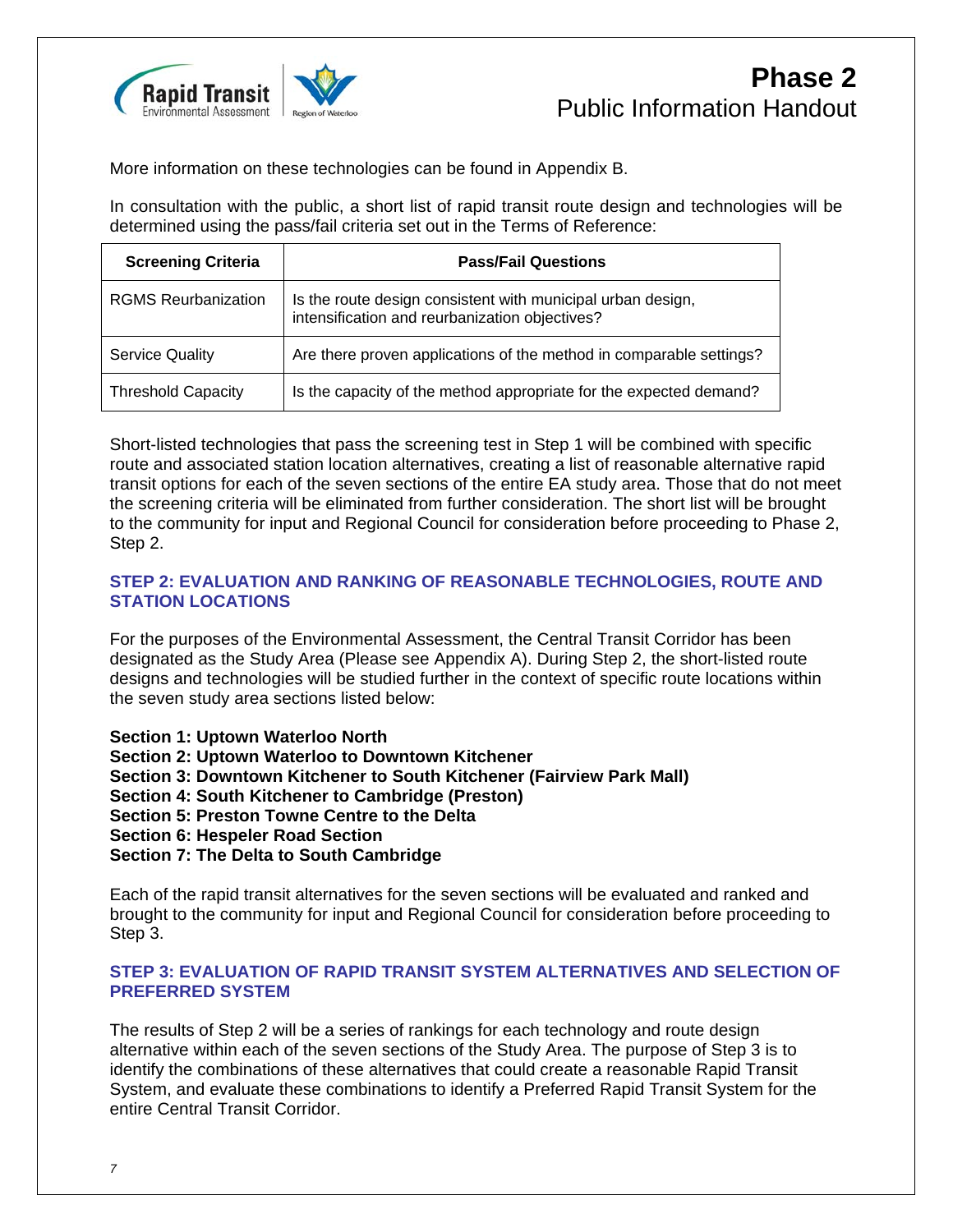

## **Provide Your Input!**

The Region of Waterloo requests input from the public on the questions offered on the attached Comment Sheet. All comments and information collected during Phase 2 will be considered during the selection of a Preferred Rapid Transit System.

## **What Happens Next?**

The project team will review all input received during the public consultation process. During this review, the project team may also contact and respond to agencies, stakeholders and individuals wishing to discuss any aspect of the Phase 2 evaluation and comment on Rapid Transit technologies, routes and station locations.

At the conclusion of the Public Consultation process for Phase 2, the Project Team will present the Preferred Rapid Transit System to Regional Council for consideration.

Should Regional Council approve the Preferred Rapid Transit System, Phase 3 of the Environmental Assessment will begin with an initial preliminary design of the Preferred Rapid Transit System. Phase 3 will include additional opportunities for public input and involvement. (Please see the Environmental Assessment Preliminary Timeline on Page 5).

# **How Do I Stay Informed?**

Public consultation is a critical and ongoing part of the Environmental Assessment Process. The approved Terms of Reference, Phase 1 Report, and other study information is available on the Region's website at www.region.waterloo.on.ca/transitea. The website will be updated regularly with information and notice of future public consultation events. If you would like to have your name added to the project mailing list, please go to the website and use the Sign Up feature, or provide your name, postal address, e-mail address and any group affiliation to:

Rapid Transit Environmental Assessment Region of Waterloo 150 Frederick Street, 8<sup>th</sup> Floor Kitchener, ON N2G 4J3 Phone: 519-575-4757, ext. 3242 Fax: 575-4449 e-mail: rtinfo@region.waterloo.on.ca

Yanick Cyr, P. Eng., CFM Project Director

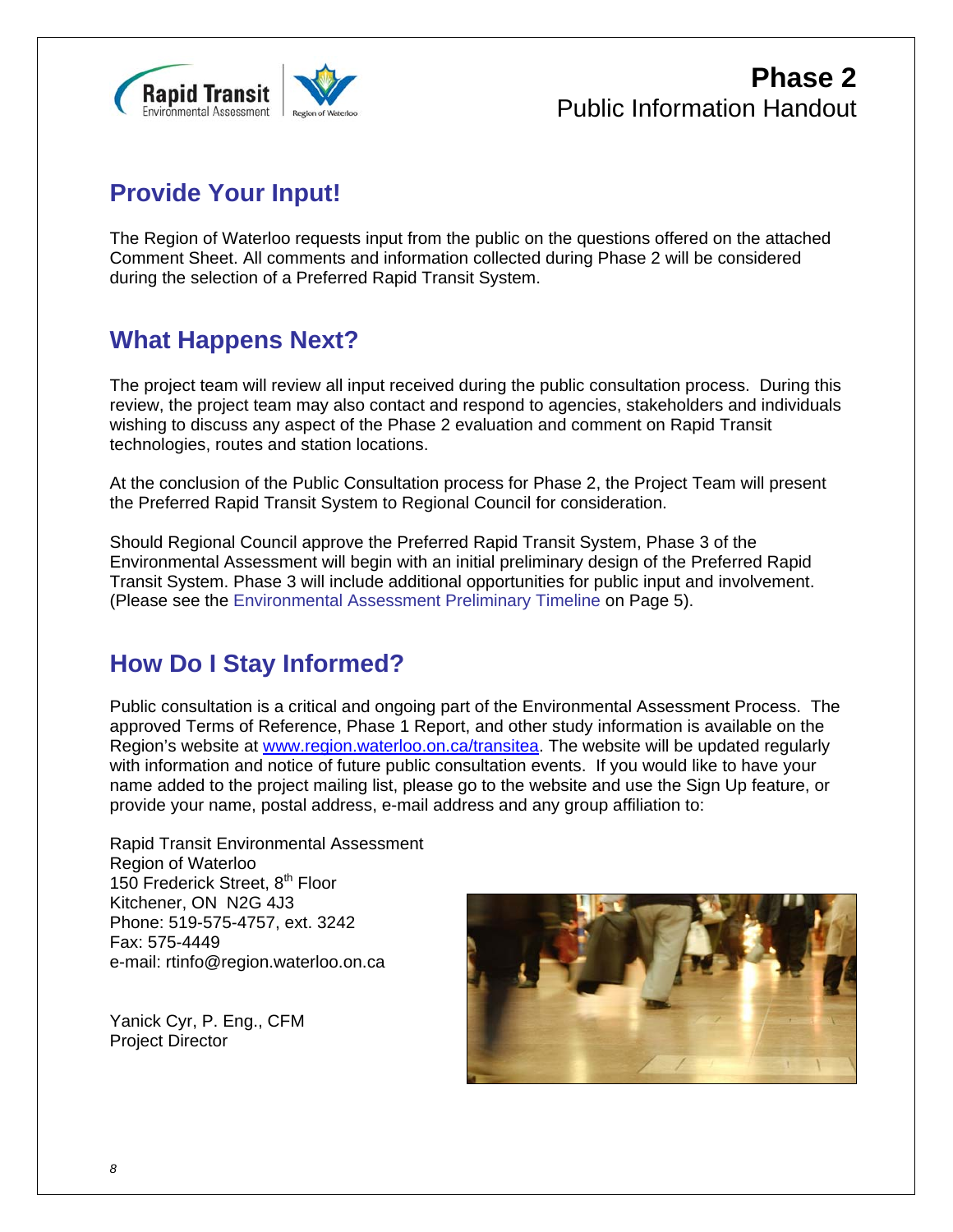

# **COMMENT SHEET Rapid Transit Environmental Assessment (EA)** Phase 2

Please complete and hand in this Comment Sheet in the Comment Box so your views can be considered during the assessment of a preferred rapid transit system for Waterloo Region. If you wish to prepare your comments later, please mail, fax or e-mail your comments no later than September 29, 2006 to:

Rapid Transit Environmental Assessment 150 Frederick Street Kitchener, ON N2G 4J3 Phone: 519-575-4757, ext. 3242 Fax: 575-4449 E-mail: rtinfo@region.waterloo.on.ca

1. What major destinations in the Study Area should rapid transit serve?

2. Considering current and future nodes of activity in the Region, where should rapid transit stations be located in the Study Area? (Please use maps provided)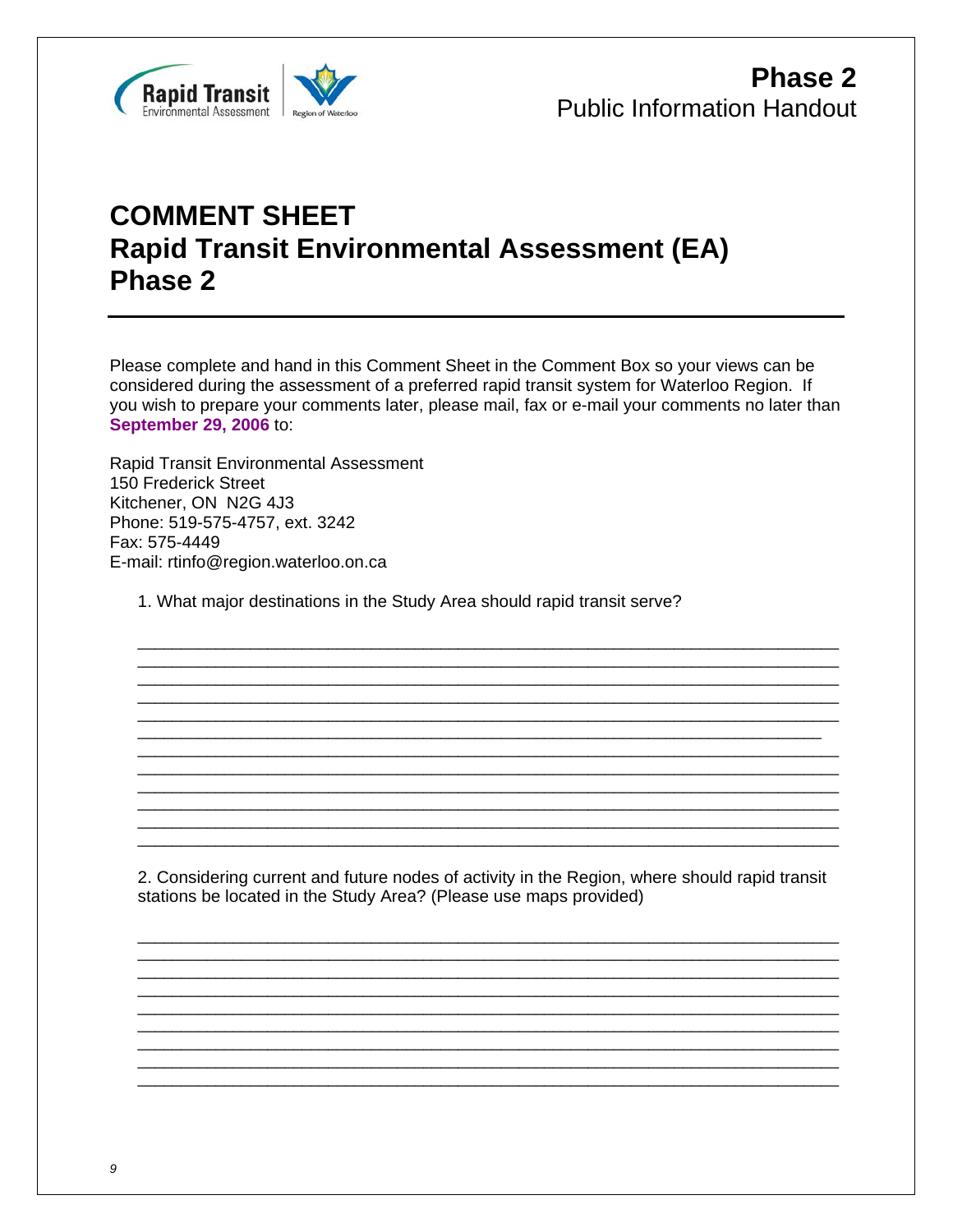

# **Phase 2 Public Information Handout**

3. Considering the characteristics of rapid transit technologies (Appendix B), which routes would you use to connect the stations? (Please use maps provided)

4. In your opinion, what are the most important characteristics for a rapid transit system in Waterloo Region?

5. Was the format and content of the information presented at this Information Session and Workshop informative and useful to you?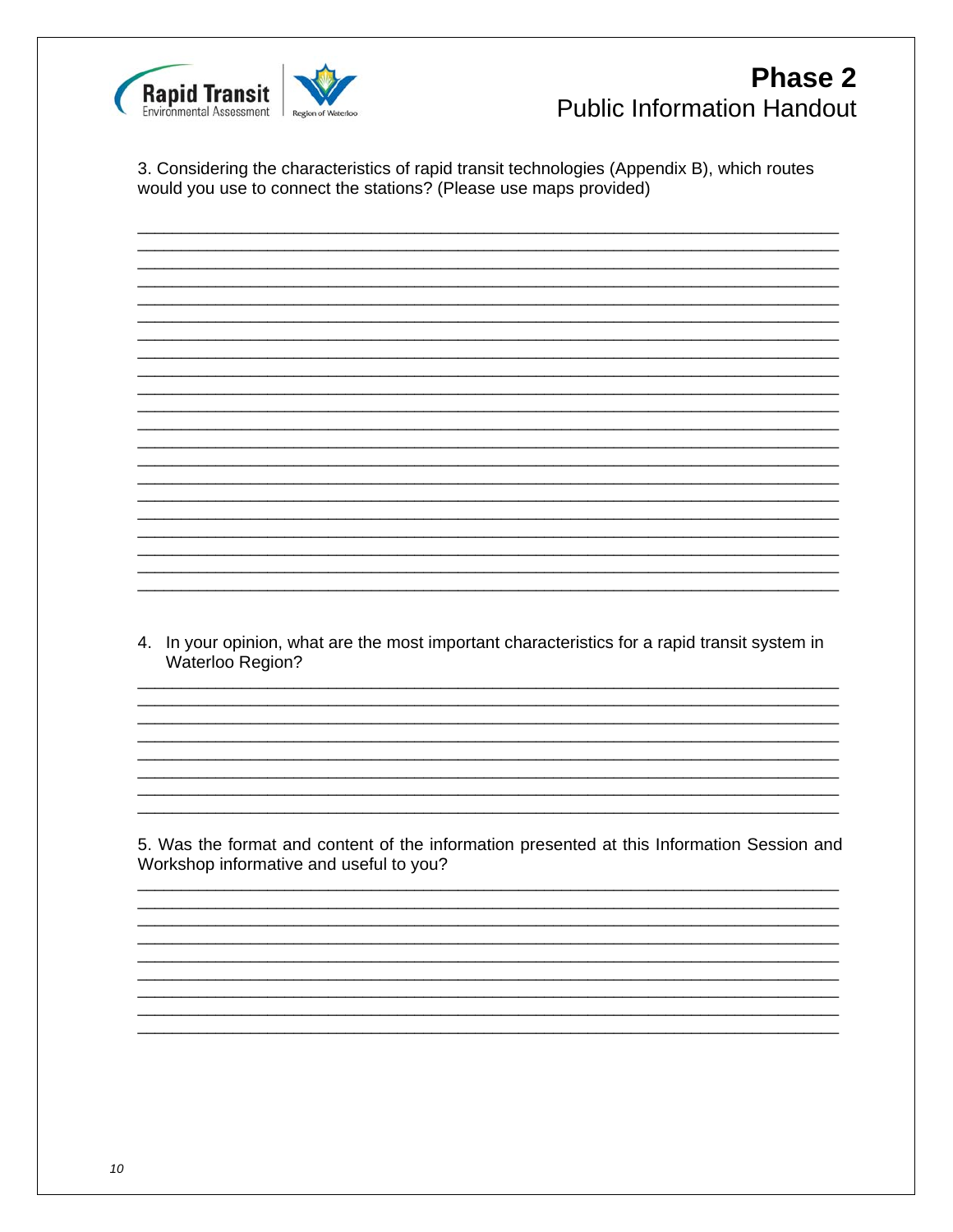

|  |                           |  |  | 5. How would you like to be kept informed about the progress of the Rapid Transit |  |  |  |  |
|--|---------------------------|--|--|-----------------------------------------------------------------------------------|--|--|--|--|
|  | Environmental Assessment? |  |  |                                                                                   |  |  |  |  |

\_\_\_\_\_\_\_\_\_\_\_\_\_\_\_\_\_\_\_\_\_\_\_\_\_\_\_\_\_\_\_\_\_\_\_\_\_\_\_\_\_\_\_\_\_\_\_\_\_\_\_\_\_\_\_\_\_\_\_\_\_\_\_\_\_\_\_\_\_\_\_\_\_\_\_\_\_\_\_\_\_ \_\_\_\_\_\_\_\_\_\_\_\_\_\_\_\_\_\_\_\_\_\_\_\_\_\_\_\_\_\_\_\_\_\_\_\_\_\_\_\_\_\_\_\_\_\_\_\_\_\_\_\_\_\_\_\_\_\_\_\_\_\_\_\_\_\_\_\_\_\_\_\_\_\_\_\_\_\_\_\_\_ \_\_\_\_\_\_\_\_\_\_\_\_\_\_\_\_\_\_\_\_\_\_\_\_\_\_\_\_\_\_\_\_\_\_\_\_\_\_\_\_\_\_\_\_\_\_\_\_\_\_\_\_\_\_\_\_\_\_\_\_\_\_\_\_\_\_\_\_\_\_\_\_\_\_\_\_\_\_\_\_\_ \_\_\_\_\_\_\_\_\_\_\_\_\_\_\_\_\_\_\_\_\_\_\_\_\_\_\_\_\_\_\_\_\_\_\_\_\_\_\_\_\_\_\_\_\_\_\_\_\_\_\_\_\_\_\_\_\_\_\_\_\_\_\_\_\_\_\_\_\_\_\_\_\_\_\_\_\_\_\_\_

\_\_\_\_\_\_\_\_\_\_\_\_\_\_\_\_\_\_\_\_\_\_\_\_\_\_\_\_\_\_\_\_\_\_\_\_\_\_\_\_\_\_\_\_\_\_\_\_\_\_\_\_\_\_\_\_\_\_\_\_\_\_\_\_\_\_\_\_\_\_\_\_\_\_\_\_\_\_\_\_\_ \_\_\_\_\_\_\_\_\_\_\_\_\_\_\_\_\_\_\_\_\_\_\_\_\_\_\_\_\_\_\_\_\_\_\_\_\_\_\_\_\_\_\_\_\_\_\_\_\_\_\_\_\_\_\_\_\_\_\_\_\_\_\_\_\_\_\_\_\_\_\_\_\_\_\_\_\_\_\_\_\_ \_\_\_\_\_\_\_\_\_\_\_\_\_\_\_\_\_\_\_\_\_\_\_\_\_\_\_\_\_\_\_\_\_\_\_\_\_\_\_\_\_\_\_\_\_\_\_\_\_\_\_\_\_\_\_\_\_\_\_\_\_\_\_\_\_\_\_\_\_\_\_\_\_\_\_\_\_\_\_\_\_ \_\_\_\_\_\_\_\_\_\_\_\_\_\_\_\_\_\_\_\_\_\_\_\_\_\_\_\_\_\_\_\_\_\_\_\_\_\_\_\_\_\_\_\_\_\_\_\_\_\_\_\_\_\_\_\_\_\_\_\_\_\_\_\_\_\_\_\_\_\_\_\_\_\_\_\_\_\_\_\_\_

\_\_\_\_\_\_\_\_\_\_\_\_\_\_\_\_\_\_\_\_\_\_\_\_\_\_\_\_\_\_\_\_\_\_\_\_\_\_\_\_\_\_\_\_\_\_\_\_\_\_\_\_\_\_\_\_\_\_\_\_\_\_\_\_\_\_\_\_\_\_\_\_\_\_\_\_\_\_\_\_\_ \_\_\_\_\_\_\_\_\_\_\_\_\_\_\_\_\_\_\_\_\_\_\_\_\_\_\_\_\_\_\_\_\_\_\_\_\_\_\_\_\_\_\_\_\_\_\_\_\_\_\_\_\_\_\_\_\_\_\_\_\_\_\_\_\_\_\_\_\_\_\_\_\_\_\_\_\_\_\_\_\_

Other Comments:

How did you find out about this meeting? \_\_\_\_\_\_\_\_\_\_\_\_\_\_\_\_\_\_\_\_\_\_\_\_\_\_\_\_\_\_\_\_\_\_\_\_\_

| Email: |  |  |
|--------|--|--|

Please fill in all contact information, including E-mail, if you would like to be added to the Rapid Transit Contact List and receive notification of project updates and upcoming events and meetings. You can also sign up on-line at www.region.waterloo.on.ca/transitea.

Thank you for your input.

**COLLECTION NOTICE:** All comments and information received from the public, stakeholder groups and agencies regarding the EA project are being collected to assist the Region in meeting the requirements of the OEAA and CEAS. Under the *Freedom of Information and Protection of Privacy Act* and the *Environmental Assessment Act*, unless otherwise stated in the submission, any personal information such as name, address, telephone number and property location included in the submission from the public will become part of the public record files for this matter and can be released, if requested, to any person.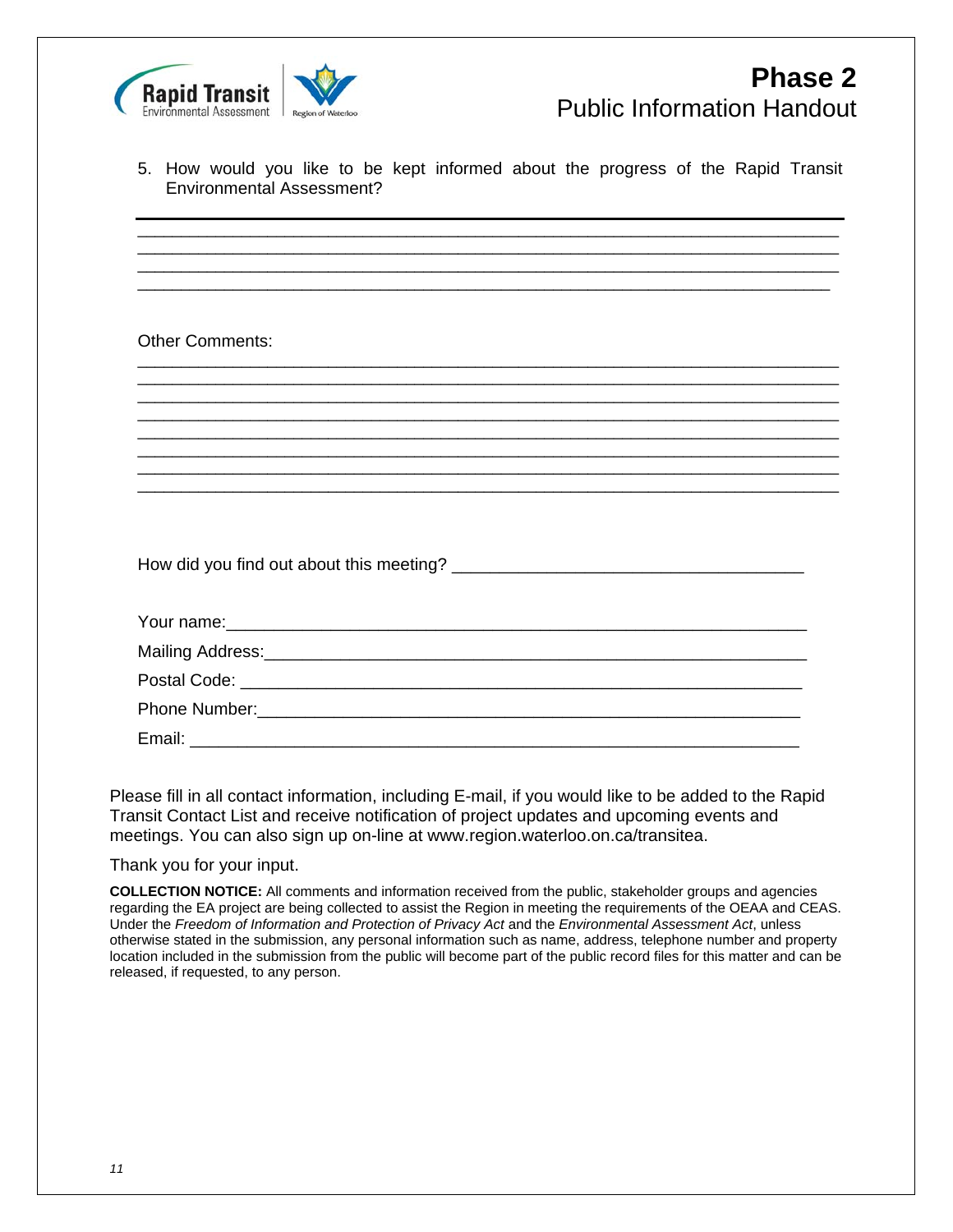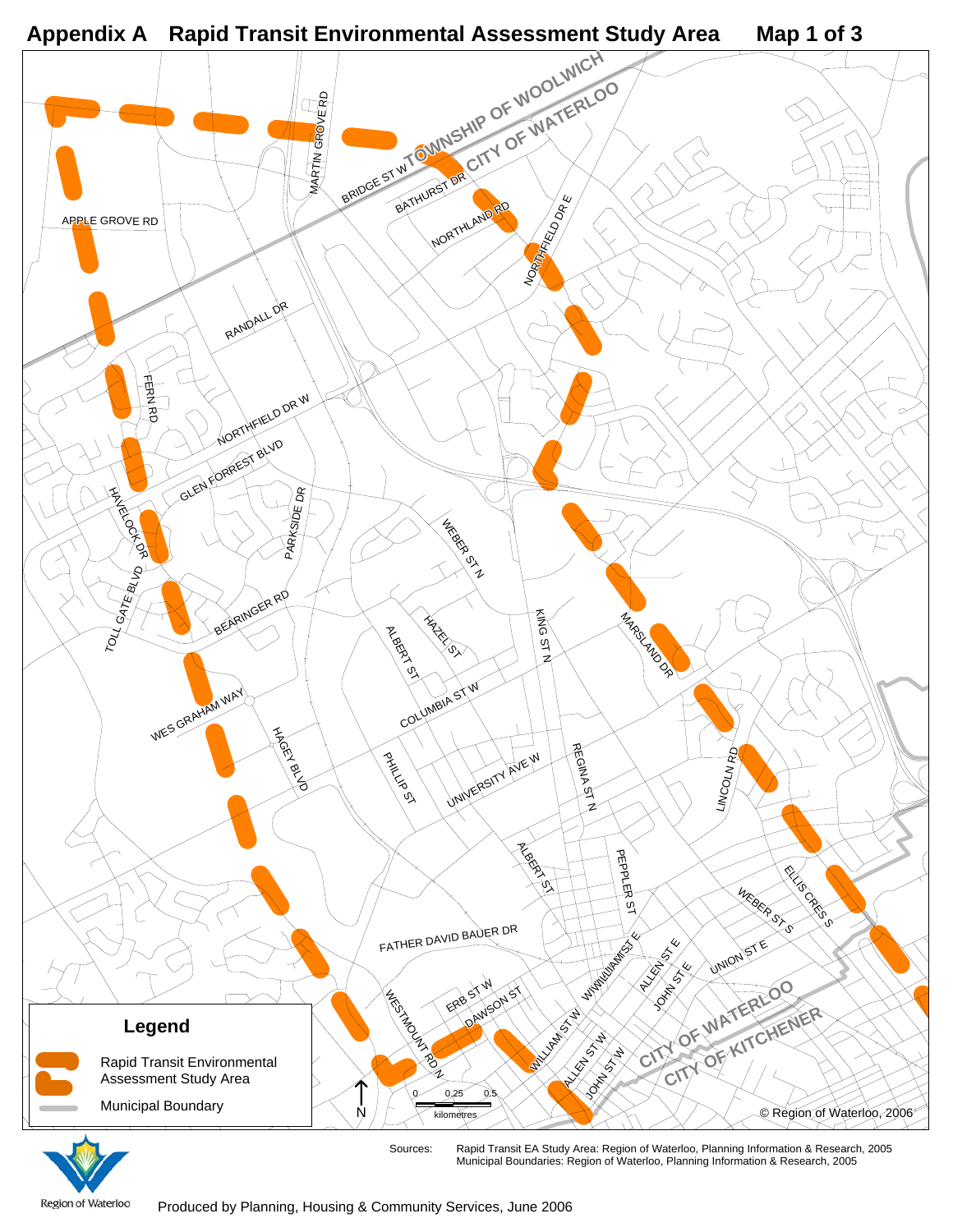



Sources: Rapid Transit EA Study Area: Region of Waterloo, Planning Information & Research, 2005 Municipal Boundaries: Region of Waterloo, Planning Information & Research, 2005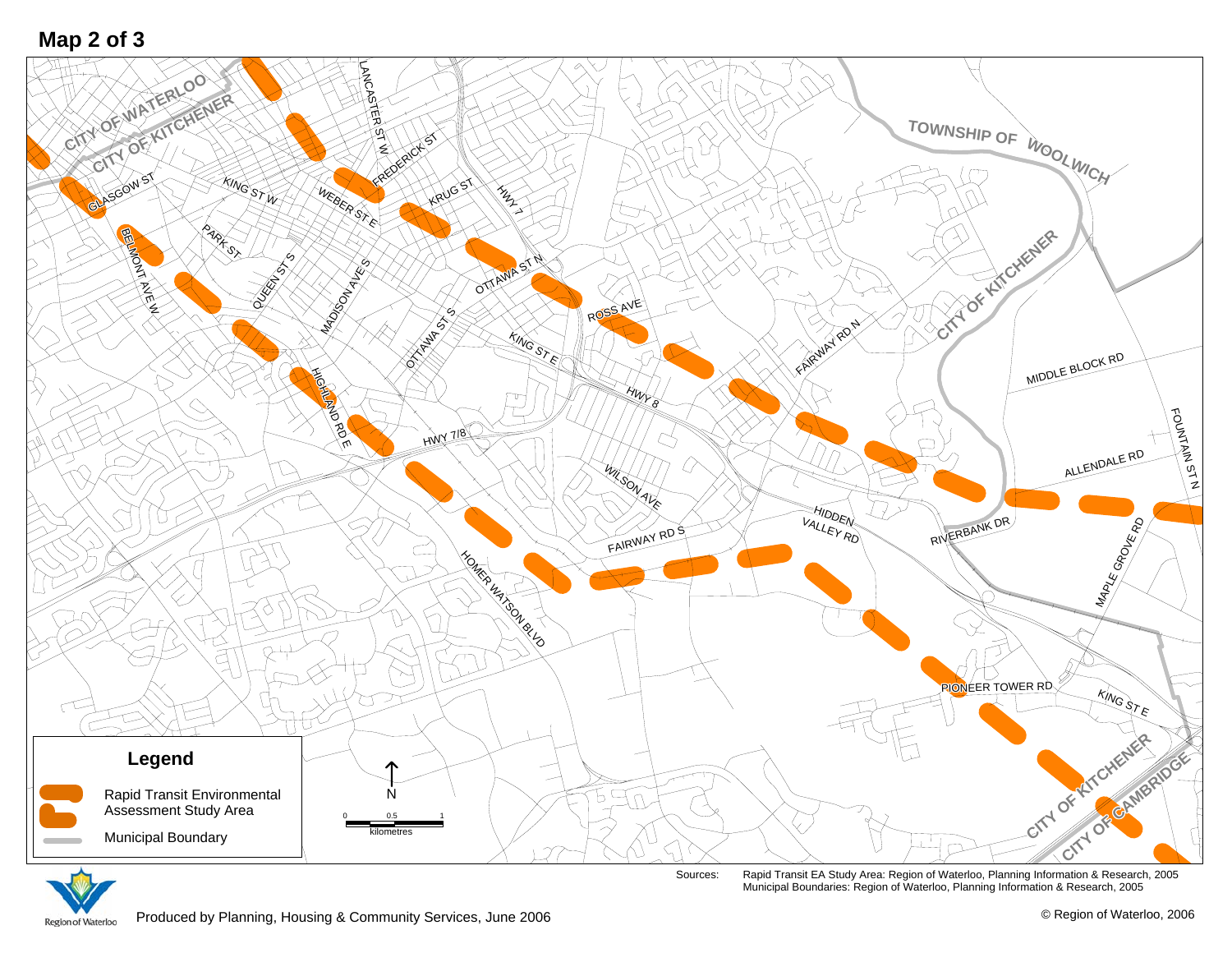Map 3 of 3